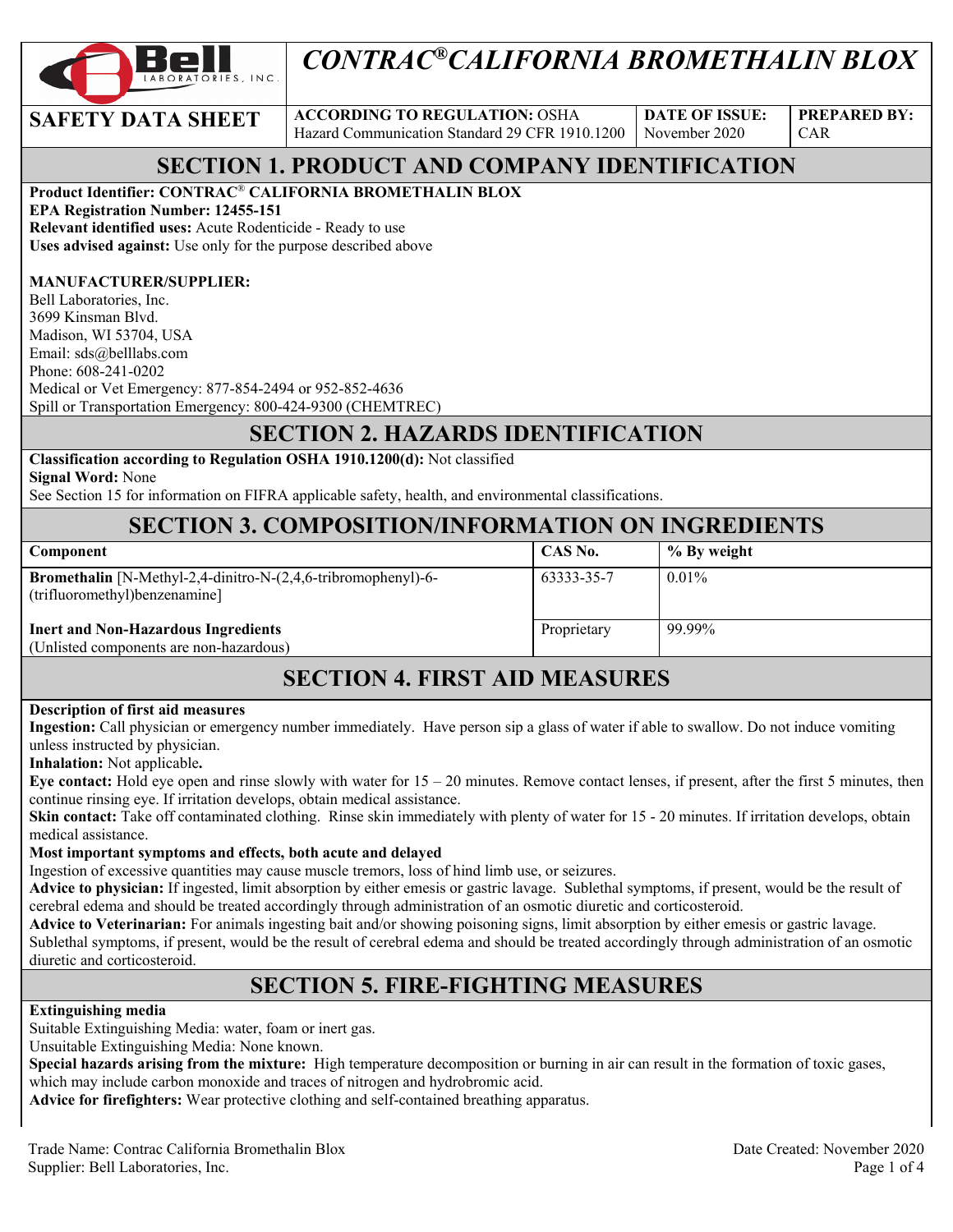#### **SECTION 6. ACCIDENTAL RELEASE MEASURES**

**Personal precautions, protective equipment and emergency procedures**: Gloves should be worn when handling the bait. Collect spillage without creating dust.

**Environmental precautions:** Do not allow bait to enter drains or water courses. Where there is contamination of streams, rivers or lakes contact the appropriate environment agency.

**Methods and materials for containment and cleaning up**

**For Containment:** Sweep up spilled material immediately. Place in properly labeled container for disposal or re-use.

**For Cleaning Up:** Wash contaminated surfaces with detergent. Dispose of all wastes in accordance with all local, regional and national regulations.

**Reference to other sections:** Refer to Sections 7, 8 & 13 for further details of personal precautions, personal protective equipment and disposal considerations.

### **SECTION 7. HANDLING AND STORAGE**

**Precautions for safe handling**: Do not handle the product near food, animal foodstuffs or drinking water. Keep out of reach of children. Do not use near heat sources, open flame, or hot surfaces. As soon as possible, wash hands thoroughly after applying bait and before eating, drinking, chewing gum, using tobacco, or using the toilet.

**Conditions for safe storage, including any incompatibilities:** Store only in original container in a cool, dry place, inaccessible to pets and wildlife. Do not contaminate water, food or feed by storage or disposal. Keep containers closed and away from other chemicals.

#### **SECTION 8. EXPOSURE CONTROLS/PERSONAL PROTECTION**

| <b>Established Limits</b> |                 |                 |                     |
|---------------------------|-----------------|-----------------|---------------------|
| Component                 | OSHA            | <b>ACGIH</b>    | <b>Other Limits</b> |
| Bromethalin               | Not Established | Not Established | Not Established     |

**Appropriate Engineering Controls:** Not required

**Occupational exposure limits:** Not established

**Personal Protective Equipment:** 

**Respiratory protection:** Not required

**Eye protection:** Not required

**Skin protection:** Shoes plus socks, and waterproof gloves.

**Hygiene recommendations:** Wash thoroughly with soap and water after handling.

### **SECTION 9. PHYSICAL AND CHEMICAL PROPERTIES**

| Information on basic physical and chemical properties |                             |  |
|-------------------------------------------------------|-----------------------------|--|
| Purple wax block<br>Appearance/Color:                 |                             |  |
| Odor:                                                 | None                        |  |
| <b>Odor Threshold:</b>                                | No Data                     |  |
| pH:                                                   | No Data                     |  |
| <b>Melting point:</b>                                 | No Data                     |  |
| <b>Boiling point:</b>                                 | No Data                     |  |
| <b>Flash point:</b>                                   | No Data                     |  |
| <b>Evaporation rate:</b>                              | No Data                     |  |
| <b>Flammability:</b>                                  | No Data                     |  |
| Upper/lower flammability or explosive limits:         | No Data                     |  |
| <b>Vapor Pressure:</b>                                | No Data                     |  |
| <b>Vapor Density:</b>                                 | No Data                     |  |
| <b>Relative Density:</b>                              | 1.132 g/mL @ $20^{\circ}$ C |  |
| Solubility (water):                                   | No Data                     |  |
| <b>Solubility (solvents):</b>                         | No Data                     |  |
| <b>Partition coefficient: n-octanol/water:</b>        | No Data                     |  |
| <b>Auto-ignition temperature:</b>                     | No Data                     |  |
| <b>Decomposition temperature:</b>                     | No Data                     |  |
| <b>Viscosity:</b>                                     | No Data                     |  |
|                                                       |                             |  |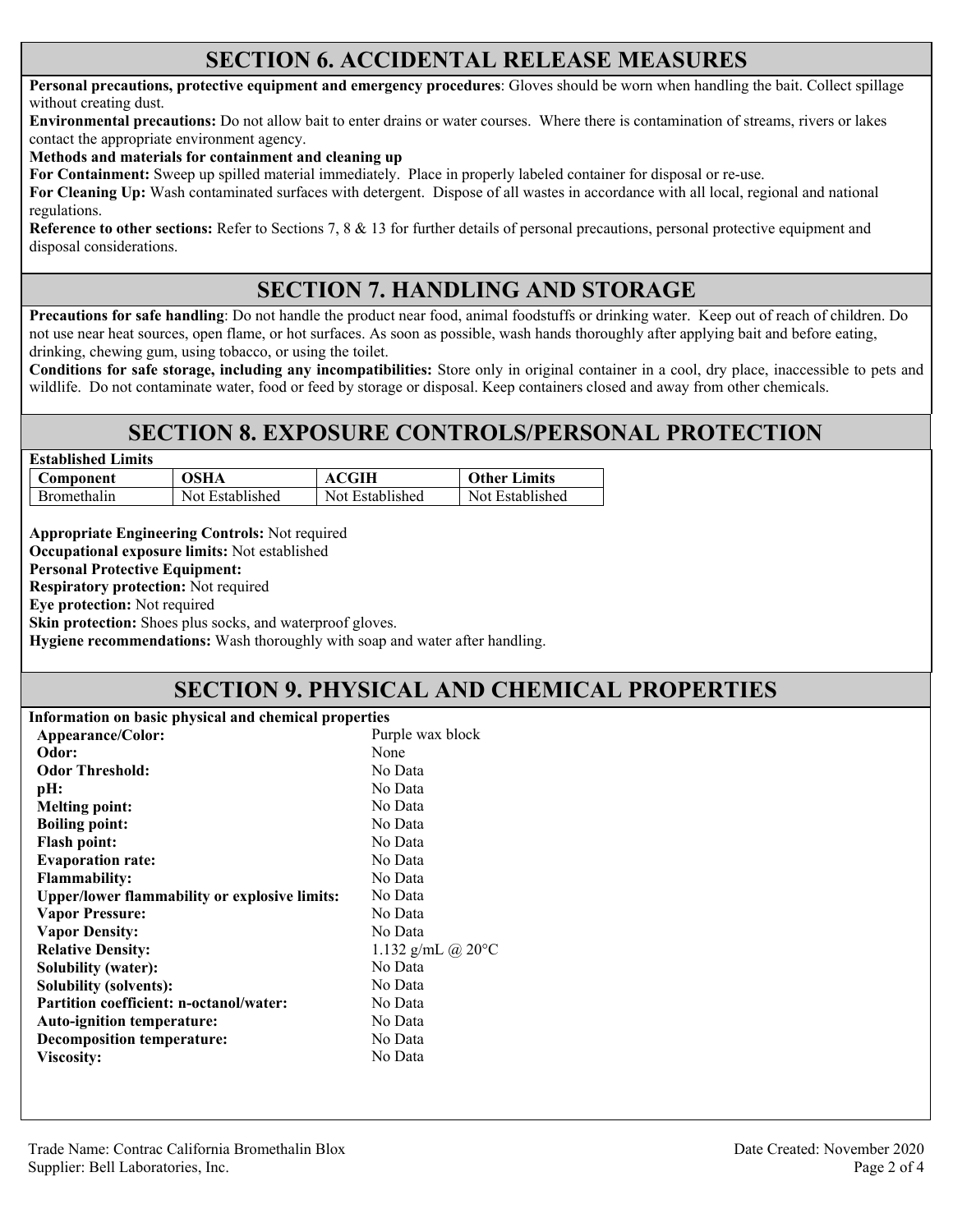### **SECTION 10. STABILITY AND REACTIVITY**

**Reactivity:** Stable when stored in original container in a cool, dry location.

**Chemical stability:** Stable when stored in original container in a cool, dry location.

**Possibility of hazardous reactions:** Refer to Hazardous decomposition products

**Conditions to avoid:** Avoid extreme temperatures (below 0°C or above 40°C).

**Incompatible materials**: Avoid strongly alkaline materials.

**Hazardous decomposition products:** High temperature decomposition or burning in air can result in the formation of toxic gases, which may include carbon monoxide and traces of nitrogen and hydrobromic acid.

## **SECTION 11. TOXICOLOGICAL INFORMATION**

**Information on toxicological effects** 

**Acute Toxicity** 

**LD50, oral (ingestion):** >5000 mg/kg (rats) (Bromethalin Rat LD50 oral: 10.7 (males), 9.1 (females) mg/kg bw).

**LD50, dermal (skin contact):** > 5000 mg/kg (rats) (Bromethalin rabbit LD50 dermal: 2000 mg/kg bw).

**LC50, inhalation:** Product is a wax block and therefore exposure by inhalation is not relevant.

**Skin corrosion/irritation:** Not irritating to skin.

**Serious eye damage/Irritation:** Not irritating to eyes.

**Respiratory or skin sensitization:** Dermal sensitization: Not a Sensitizer (Guinea pig maximization test).

**Germ cell mutagenicity:** Contains no components known to have a mutagenetic effect.

**Carcinogenicity:** Contains no components known to have a carcinogenetic effect**.** 

| <b>Components</b> | NTD.<br>. . | $\mathbf{r}$ | OSHA   |
|-------------------|-------------|--------------|--------|
| methalin          | listed      | Not          | listed |
|                   | NOL         | listed       | NOL.   |

**Reproductive Toxicity:** No data

**Aspiration Hazard:** Not applicable. Product is a wax block.

**Target Organ Effects:** None.

#### **SECTION 12. ECOLOGICAL INFORMATION**

**Ecotoxicity Effects:** This product is extremely toxic to birds and mammals. Do not apply this product directly to water, where surface water is present or to intertidal areas below the mean high water mark. Carefully follow label cautions and directions to reduce hazards to children, pets and non-target wildlife.

**Persistence and degradability:** Product is inherently biodegradable.

**Bioaccumulative potential:** Not determined. Bromethalin water solubility is extremely low (< 0.1mg/l).

**Mobility in Soil:** Not determined. Mobility of bromethalin in soil is considered to be limited.

**Other adverse effects:** None.

### **SECTION 13. DISPOSAL CONSIDERATIONS**

Do not contaminate water, food or feed by storage or disposal.

**Pesticide Storage:** Store only in original container in a cool, dry place inaccessible to children and pets. Keep containers closed and away from other chemicals.

**Pesticide Disposal:** Wastes resulting from the use of this product according to the label instructions must be disposed of as specified on the product label. **RCRA waste status:** This product is not regulated as a hazardous waste under Federal law. State and local regulation may affect the disposal of this product. Consult your state or local environmental agency for disposal of waste generated other than by use according to label instructions.

**Container Handling:** Non-refillable container. Do not reuse or refill this container. [Plastic:] Offer for recycling or reconditioning; or puncture and dispose of in a sanitary landfill; or by incineration. In most states, burning is not allowed. [Paper:] Dispose of empty container by placing in trash, at an approved waste disposal facility or by incineration. In most states, burning is not allowed. **RCRA Waste Status:** This product is not regulated as a hazardous waste under Federal law.

### **SECTION 14. TRANSPORT INFORMATION**

Trade Name: Contrac California Bromethalin Blox Date Created: November 2020 **UN number:** Not regulated **UN proper shipping name:** Not regulated **Transport hazard class(es):** Not regulated **Packing group:** Not regulated **Environmental Hazards DOT Road/Rail:** Not considered hazardous for transportation via road/rail. **DOT Maritime:** Not considered hazardous for transportation by vessel. **DOT Air:** Not considered hazardous for transportation by air. **Freight Classification:** LTL Class 60 **Transport in bulk according to Annex II of MARPOL 73/78 and the IBC code:** Not applicable **Special precautions for user:** None

Supplier: Bell Laboratories, Inc. 2008 and 2008 and 2008 and 2008 and 2008 and 2008 and 2008 and 2008 and 2008 and 2008 and 2008 and 2008 and 2008 and 2008 and 2008 and 2008 and 2008 and 2008 and 2008 and 2008 and 2008 and